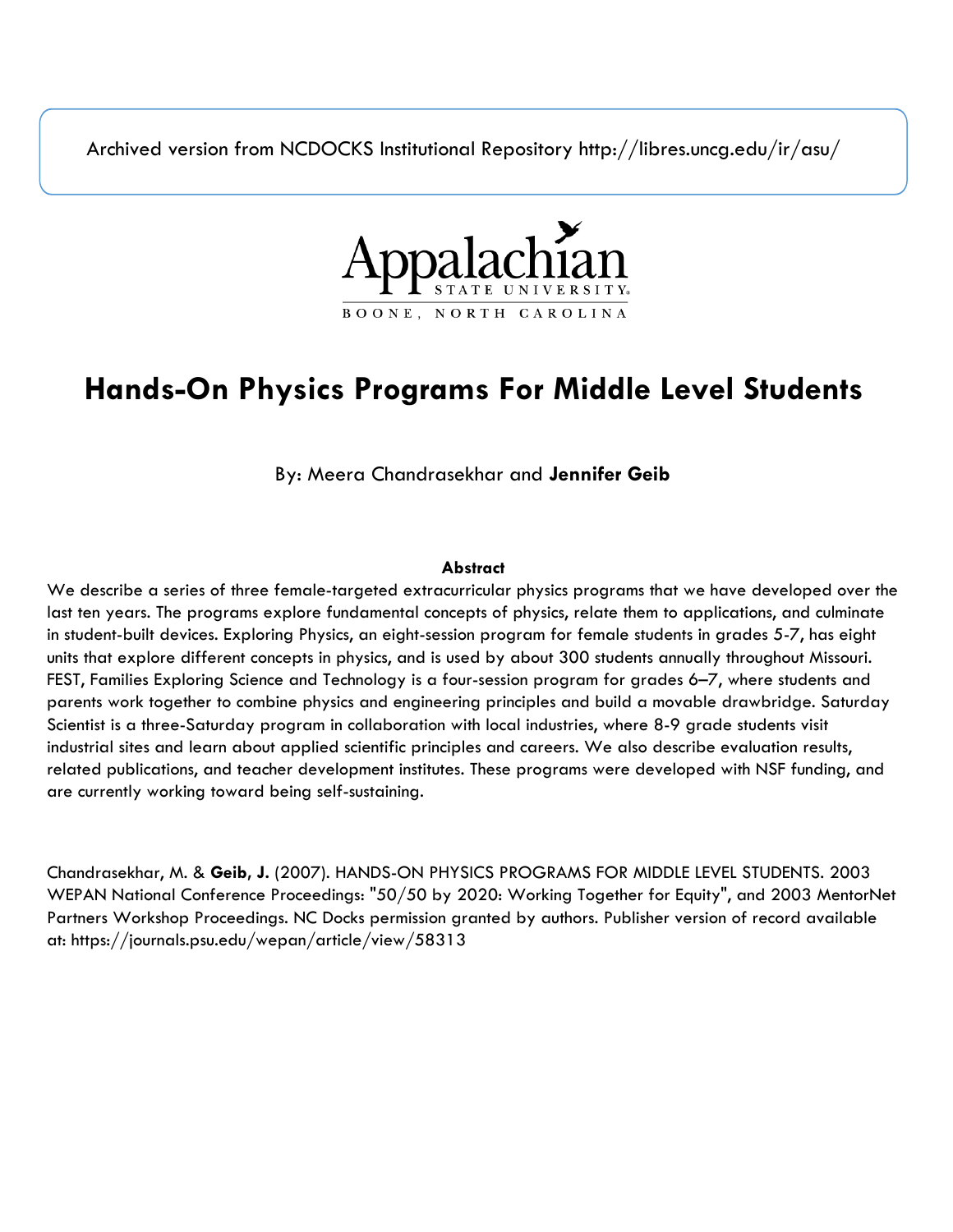# **HANDS-ON PHYSICS PROGRAMS FOR MIDDLE LEVEL STUDENTS**

# $M$ eera Chandrasekhar $^1$  and Jennifer Geib $^2$

*Abstract -- We describe a series of three female-targeted extracurricular physics programs that we have developed over the last ten years. The programs explore fundamental concepts of physics, relate them to applications, and culminate in student-built devices. Exploring Physics, an eight-session program for female students in grades 5-7, has eight units that explore different concepts in physics, and is used by about 300 students annually throughout Missouri. FEST, Families Exploring Science and Technology is a four-session program for grades 6–7, where students and parents work together to combine physics and engineering principles and build a movable drawbridge. Saturday Scientist is a three-Saturday program in collaboration with local industries, where 8-9 grade students visit industrial sites and learn about applied scientific principles and careers. We also describe evaluation results, related publications, and teacher development institutes. These programs were developed with NSF funding, and are currently working toward being self-sustaining.* 

*Index Terms—extra-curricular programs, hands-on physics activities.* 

# **INTRODUCTION**

Despite the efforts of the past three decades, the physical sciences are still sparsely populated by females. According to data from the National Science Foundation [\[1\]](#page-6-0) 22% of females enroll in high school physics, compared to 27% of males. In 1996, women earned 47% of bachelor's degrees in science and engineering fields, including social sciences; however, only 37% of physical science degrees and only 18% of engineering degrees.

Much of the research on student interest in science documents that students lose interest as they progress through school. Using a multi-dimensional science interest instrument [[2\]](#page-6-1) it was found that [\[3\]](#page-6-1) attitude toward science becomes less positive throughout grades six through ten and throughout each school year in those grades. Attitudes that were strongly positive toward science at the beginning of sixth grade changed to a neutral attitude at the end of tenth grade.

Several studies have documented gender differences in attitude toward science [[4,](#page-6-2) [5,](#page-6-2) [6\]](#page-6-2). Females' attitudes toward science were significantly more negative than that of males. The negative attitude persisted (among eighth grade students, [[7\]](#page-6-3)) despite females achieving higher grades and scoring similarly on achievement tests.

Moreover, significantly more males than females join mathematics and science extracurricular activities.

In order to positively influence both the attitudes toward and familiarity with the physical sciences among female students, we have developed and implemented a series of three extra-curricular programs that span the middle grades: Exploring Physics, for grades 5-7, Families Exploring Science and Technology (FEST) for grades 6-7 and Saturday Scientist for grades 8-9. The grade groupings were chosen to match the local public schools, and can be adapted for different school structures. The programs are targeted to female students, however, male students are not excluded.

Recruitment is a key concern for an extracurricular program with a targeted audience. Having teachers help develop programs gives us a jump on recruitment – teachers feel a degree of ownership and are eager to conduct the program. Several strategies are used to advertise the programs. Teachers actively invite female students whom they think will benefit from a physical science program. For Saturday Scientist, brochures are mailed home inviting the parents of targeted students to sign their child up for the program. At some schools participation in these extra-curricular activities allows students to earn "club" points toward a school letter. Our initial goal was to have at least 50% female participation. Our numbers frequently exceed the target.

Having teachers help develop programs has several additional benefits: they help keep programs at an appropriate intellectual level for the students, help choose materials and equipment that suit the hands-on skills of students, provide formative evaluation, and anticipate potential classroom management issues.

# **EXPLORING PHYSICS**

The Exploring Physics program was piloted in 1993, and currently serves about 300 students annually. Exploring Physics focuses on hands-on activities that are concept oriented, fun, and sequenced to develop a given topic. Several of the activities are make-and-take projects. This voluntary, after-school program is targeted to female students in grades 5-7, but has often been used for grades 4-8. The program is conducted at the students' schools and is run by science teachers who receive content training at our Summer Teacher Institutes. It is currently available in the local (Columbia) Public School District and to other Missouri teachers who have taken the summer institutes.

<sup>1.</sup> Meera Chandrasekhar, Department of Physics, University of Missouri, Columbia MO 65211 (573)-882-2619 meerac@missouri.edu.

<sup>2.</sup> Jennifer Geib, Department of Physics, University of Missouri, Columbia MO 65211 (573)-884-1270 geibj@missouri.edu.

This work was supported by the National Science Foundation through grants NSF HRD 96-19140 and NSF HRD 99-08509.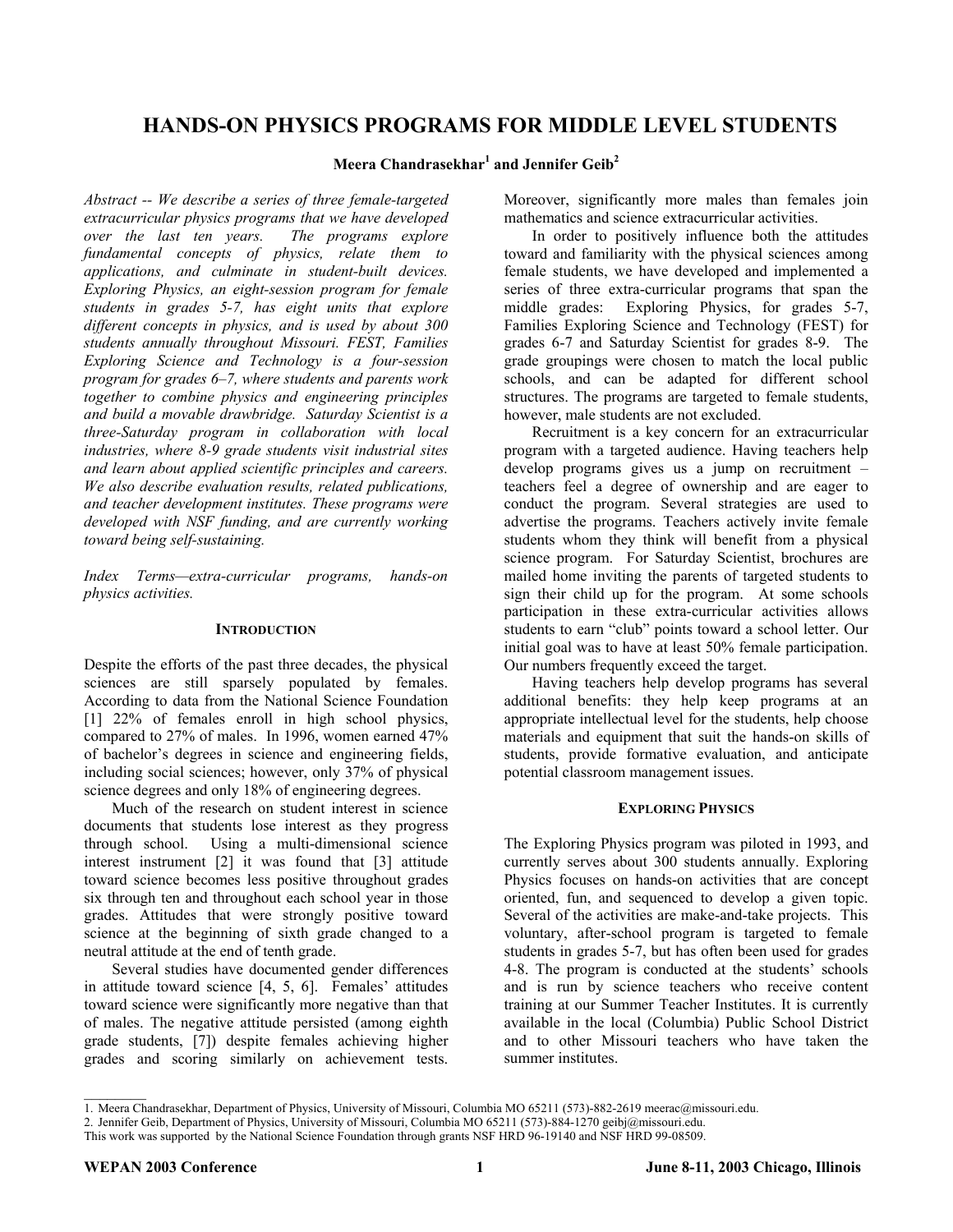Each four-week program uses one of the units listed in Table I. Students attend 90-minute sessions twice a week. Typically 20-40 students attend a given program. The last session is a family evening; students show their families what they have learned, and also interact with hands-on style exhibits. Teachers often include popular demonstrations, for example, activities with a Van de Graaff generator. Eight units (e.g., Optics I) have been developed, each with two or three modules (e.g., Reflection) with six to ten activities in each module. The units topics are summarized below [[8\]](#page-6-4).

<span id="page-2-1"></span>TABLE I. EXPLORING PHYSICS

| EAPLURING FHT SIUS UNITS           |                                |
|------------------------------------|--------------------------------|
| Matter and Mechanics I: Air and    | Matter and Mechanics II:       |
| Stability                          | Density and Simple Machines    |
| Optics I: Reflection and Color     | Optics II: Refraction and      |
|                                    | Polarization                   |
| Sound: Vibrations, Waves, and      | Energy: Mechanical, Chemical,  |
| Resonance                          | Electrical Energy; Energy      |
|                                    | Transformations                |
| Electricity I: Static Electricity, | Electricity and Magnetism-II:  |
| Batteries, Bulbs & Switches, and   | Magnets, Solenoids, Resistors, |
| Simple Circuits                    | and Capacitors.                |

Each module of a unit focuses on a few key concepts (e.g., the reflection module explores the reflection of light by straight surfaces, multiple mirrors, and curved surfaces). The activity materials were developed using the 5E learning model [[9\]](#page-6-5), using the following guidelines to keep the "fun level" of the program high:

- A module often begins with a game or a puzzle based on the concept. The initial activities are designed to internalize the concept, rather than learn it formally.
- Concept development is done via activities that use commonly available materials and simple scientific equipment, such as digital voltmeters or ray boxes. Student see that science is manifested in everyday life, and also gain familiarity with laboratory equipment.
- Concepts learned are applied to build a gadget, game, art project, or toy, thereby developing students' building and mechanical skills. Common shop tools are used under supervision of the teacher. Many female students express awe at having handled an electric drill during the program.
- Quantitative analysis of data is introduced for students in higher grades.
- "Gee-whiz" exhibits are used on family night, and are handled with interactive explanations so that they are not regarded as "magic". Family night helps publicize the program to younger friends and siblings.

#### <span id="page-2-0"></span>**A Sample Exploring Physics Module**

The *Batteries, Bulbs, and Switches* module [[10\]](#page-6-6), which introduces students to electrical circuits, explores the concepts of closed circuits, contact points, and various kinds of circuit elements: bulbs, switches, batteries, buzzers, motors, LEDs, and photocells. This module is suitable for grades 4-6.

The module begins with the classic activity where students are provided with one bulb, one battery, and one wire. They are first asked to draw two ways in which the circuit can be connected so that it does not work and two ways in which it will work. This activity highlights students' misconceptions about what constitutes a closed circuit. Examples are shown in Figure 1, where connecting to the glass envelope of the bulb (a) or a short circuit (b) is construed as a closed circuit. After students try out these circuits and do not succeed (and indeed, touch the hot battery or wire in (b)), a discussion of contact points and the importance of having metal-tometal contact follows.



Next in the module is a problem-solving activity, *The Bulb Challenge*, where students examine different diagrams of closed circuits, (like those in Fig. 1) predict whether the bulb will light or not, give reasons for their prediction, and then try them out. The next activity examines the inside of a bulb and relates it to closedcircuit concepts. In *Look at Those Bulbs*, students examine an assortment of light bulbs, make diagrams, and discuss how the filament in a bulb is connected to the outside contacts, allowing the circuit to be completed while simultaneously lighting up the bulb.

The next few activities utilize a puzzle board where different devices are mounted on puzzle pieces that can be mixed and matched (Fig. 2). *Light That Bulb* uses piece A. Students draw a diagram of the circuit, and then trace the path of the electrons, introducing the concept of a direction for the flow of current. They are asked to exchange the  $+$  and  $-$  terminals of the battery and observe what happens (no change), and queried on what they must do to turn the bulb on and off (pull a wire off a contact). This last question leads to the next activity, entitled *Enter The Switch*, which utilizes puzzle pieces A and B (Fig. 2). Students first draw a picture of how they will connect the circuit so that the switch turns the circuit on and off, and then connect the circuit. Invariably, a few students connect all terminals of all devices to each other,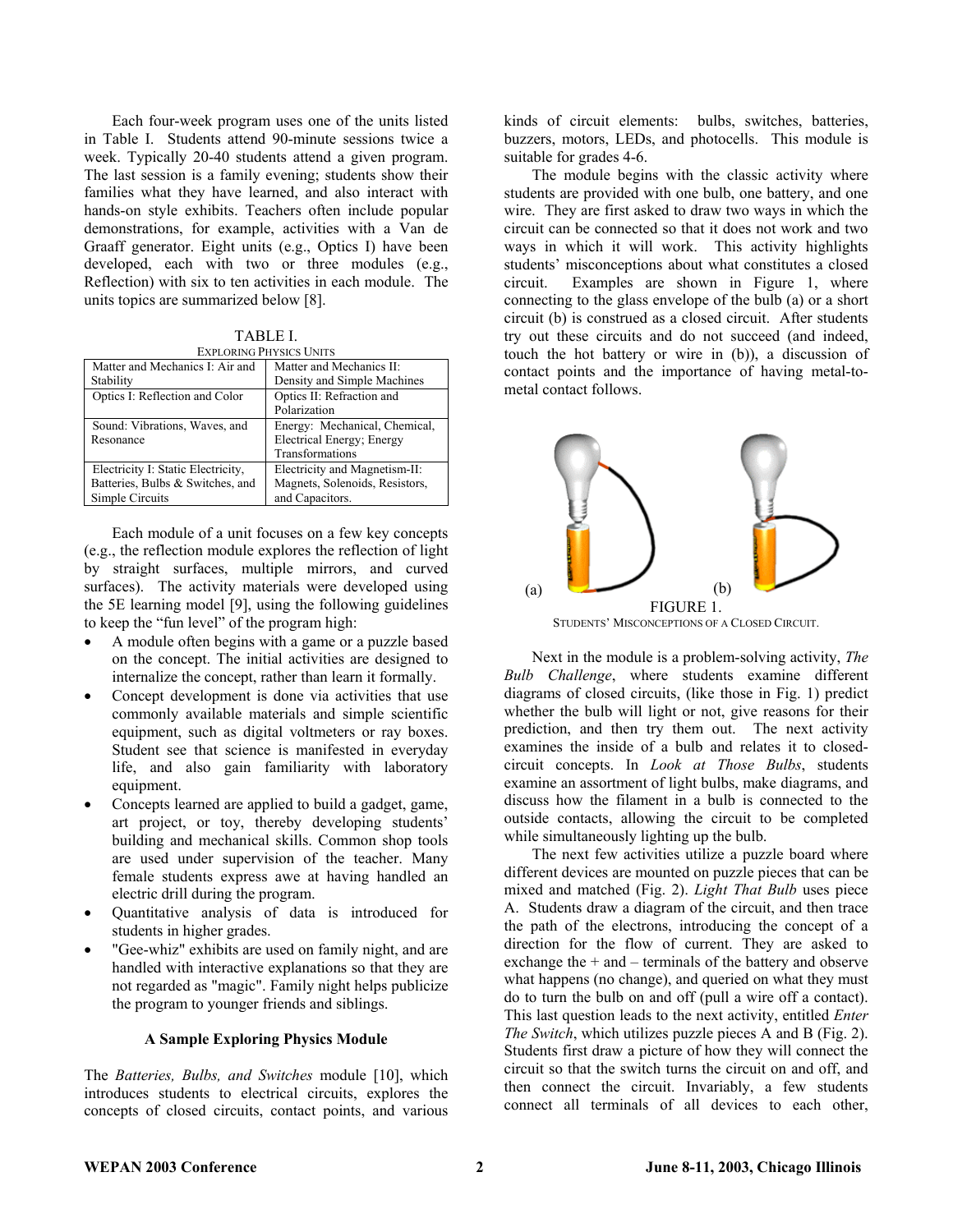producing a short circuit! By this time students are usually comfortable using standard symbols for devices rather than cartoons of bulbs and batteries.



THE PUZZLE BOARD

In the next activity, *Look at All Those Switches*, students examine a variety of switches (SPDT, DPDT, DPST, push-button, etc) draw diagrams, figure out how they work and discuss where they may be used. A problem-solving *Switch Challenge* follows, where students examine several circuits with multiple switches and bulbs and predict how those circuits function.

The next activity is *Turn On the Buzzer*, (using puzzle pieces A, B, and C, Fig. 2). Students plan the circuit and connect the switch, battery, and buzzer. The buzzer works only in one polarity. Next is *Connect the Motor* (puzzle pieces A, B, and D). The DC motor changes the direction in which it spins when the polarity is reversed. Both activities reinforce the concept of the direction of current flow.

The next activity is *Adding a Photocell and LEDs* (puzzle pieces A, B, C and E). This activity introduces modern devices to young students. The photocell is connected in series with the buzzer, and students observe the change in the volume of sound when a finger blocks the light falling on the photocell. A discussion of the buzzer "not getting enough voltage" follows. The red and yellow LEDs reinforce the concept of current flowing in one direction. A bipolar LED surprises students by lighting up (in different colors) when the polarity is reversed. Students quickly figure out that it consists of two LEDs set back-to-back.

The advantage of using a puzzle board is that it allows the teacher to maintain some degree of control over the sequence of activities. In a pilot run where we had all devices on a single board, students were prone to just playing around and connecting devices to each other, frequently expressing frustration that things "didn't work." With the puzzle board, pieces can be given or taken away from the students as needed. After all the activities have been completed, however, students often play with the devices connected in creative ways, but this

time they can answer their frustrations themselves, or create more efficient "teachable moments." We frequently provide a voltmeter when a student complains that a bulb and motor in series will allow the motor to work while the bulb does not light. This circuit also gives us an opportunity to address the misconception that the "motor is closer to the battery and therefore works while the more distant bulb does not." This discussion sets the stage for the next module, *Simple Circuits*, which addresses series and parallel circuits.

The final activity in this module is a studentbuilt device entitled *My Own Car Door* (Fig. 3). The circuit is built in a transparent baseball card box. The light turns on when the lid is opened and turns off when the lid is shut. Students take this gadget home.



The *Batteries, Bulbs, and Switches* module takes students about three 90-min sessions to complete. The written

FIGURE 3 MY OWN CAR DOOR

materials for this and other Electricity and Magnetism modules have been published as a CD-ROM [[10\]](#page-2-0) (discussed later in this paper).

# **FAMILIES EXPLORING SCIENCE AND TECHNOLOGY**

Families Exploring Science and Technology (FEST) is an evening program designed to give middle level students and their families collaborative experiences in science and technology. FEST piloted in the spring of 1998, was developed in collaboration with industrial technology and science teachers. About 50 students in grades 6-7 participate annually. The most effective strategy for recruitment is to show students the final take-home project – the working drawbridge.

FEST is structured so that students work with an adult family member to learn science concepts through hands-on activities and construct the drawbridge. Students who cannot bring a family member are assigned a buddy who works with them. The four-week program meets one night each week for two hours. To make the program more convenient for families, low-cost dinners are delivered if the families choose this option.

The FEST program sessions are organized in the following manner. In the first session, after introducing the program, families examine a model drawbridge. Video clips of drawbridges in movies (The Blues Brothers, Annie) and other bridges (Tacoma Narrows Bridge Disaster, a.k.a. Galloping Gertie) are presented.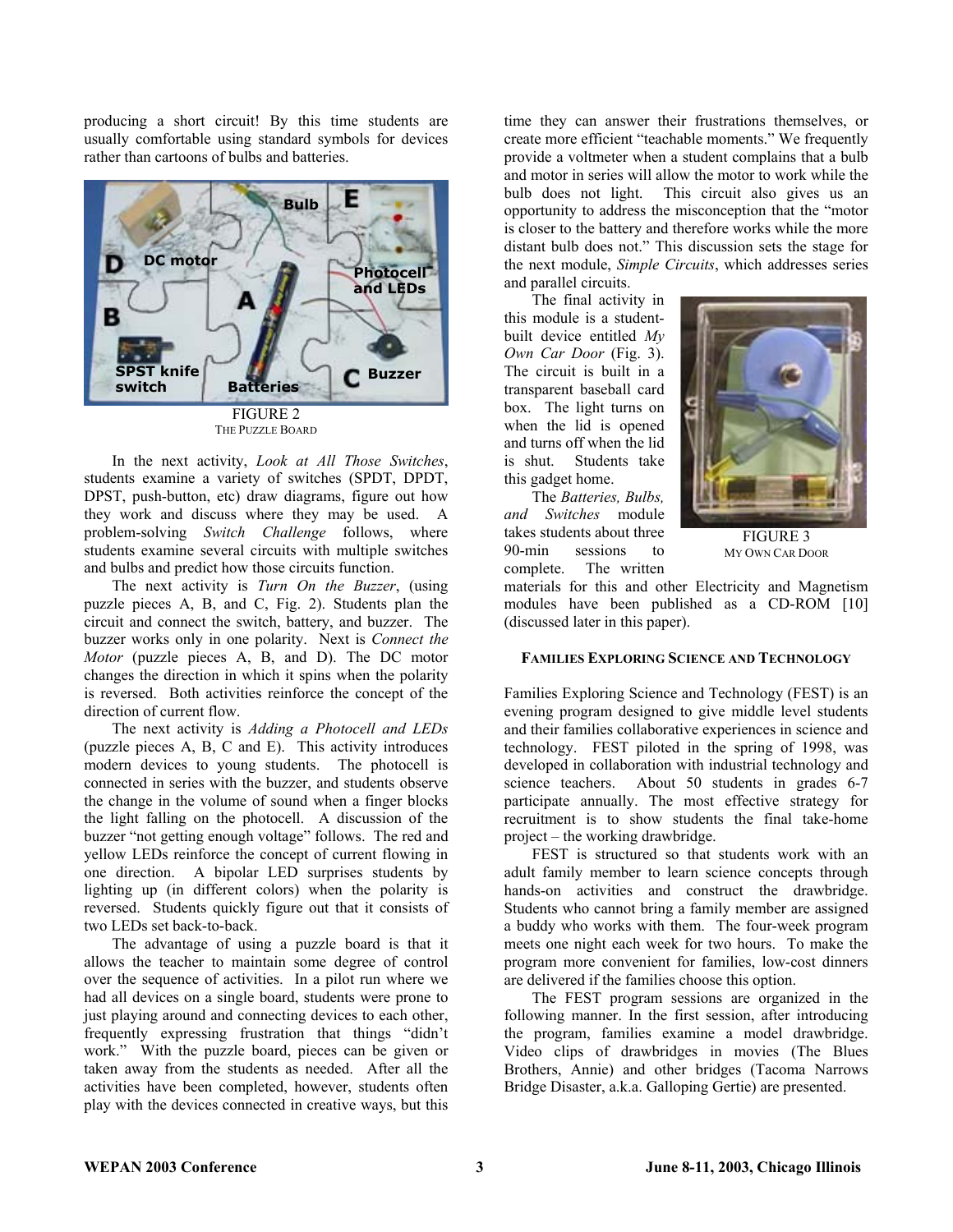Families begin the first hands-on lesson on structures. The teacher discusses different types of stresses that engineers consider when building structures, and the audience often provides examples. Each family constructs a box made from basswood sticks from one of four structural designs: a plain box, a box with crosspieces, a box with gussets on the joints, or a box that has both crosspieces and gussets. The glue is allowed to dry until the following week's session. The class makes predictions about what they think will happen when they test the boxes for their ability to withstand stress. If there is time, families begin construction on the basic structure of the bridge sides. Families often check out the tools and supply boxes to continue the construction at home.

During the second session families test the strength of their boxes by loading and breaking them. They compile class data on which boxes held the most weight and evaluate the strengths and weaknesses of each design. Each family then decides which extras (crosspieces or gussets), if any, to add to their design of the bridge sides.



FIGURE 4 THE FEST DRAWBRIDGE

While individual families test their boxes, the rest work on a lesson on gears. Participants investigate combinations of gear sizes using a simple gear apparatus, and make conclusions about the resulting differences in input/output force and speed. The teacher also has a bicycle and stand for families to examine. Participants apply what they learn to the drawbridge situation by deciding how to arrange two gears most appropriately. Should the bridge move slowly with less power or quickly with more power? In the end the participants decide that it makes more sense to put the large gear on the bridge base and the small gear on the motor, letting the bridge raise and lower slowly while requiring less power.

Session 3 deals with electricity. In preparation for wiring their motor, families learn about the differences between series and parallel circuits made from Christmas bulbs. They use voltmeters to measure and compare voltage and discuss current in the circuits. Then they learn how to wire a double-pole-double-throw (DPDT) switch so that the motor can change directions, allowing the drawbridge to be both raised and lowered. A bipolar LED is included in the circuit to indicate the direction of motion of the drawbridge.

The last session of the program is spent assembling all the parts of the drawbridge. The families finish constructing the bridge sides, if necessary; reinforce the floor of the bridge using any design they choose; assemble the gears, axle, and motor; wire the motor and switch circuit; construct a switch box; and test the whole structure. It is impressive to watch the diligence with which the groups work to put everything together. No one ever leaves without a complete bridge. Of course, final decorative touches can be added later.

In addition to the science and engineering concepts learned in this program, students and their "buddies" leave with practical skills in using tools such as saws, drills, wire-strippers, hammers, and multimeters. Most importantly, the families have had the opportunity to spend some quality time working and learning together.

#### **SATURDAY SCIENTIST**

The Saturday Scientist Program is a hands-on, industrybased experience designed for junior high school students (grades 8 and 9). The goals of the program are to provide meaningful extra-curricular science experiences and to increase students' awareness of potential careers in the physical sciences. The pilot program was conducted in 1998. Each year three local industry sites host about 100 students from the three local junior high schools. The 3 hour programs are conducted for three Saturdays each spring, and each school rotates through the three sites. Several organizations have hosted Saturday Science over the past six years, including the City of Columbia Water & Light and Fire Departments, University of Missouri's School of Veterinary Medicine, Industrial Engineering and Computer Engineering departments, KOMU TV, and the Columbia Career Center's Laser Lab. Details and pictures of several programs are on our website [[8\]](#page-2-1). We describe a few of them below.

The City of Columbia Water & Light Department, developed two programs on energy conservation and energy production. During the energy conservation program, students built tabletop houses from various insulating materials, including cardboard, cardboard covered with aluminum foil, foam insulation, drywall, and Plexiglas. A 100-W light bulb was placed in the house as a heat source and the students took interior and exterior temperature readings for 12 minutes. After plotting the data, the students estimated the steady-state temperatures to compare the effectiveness of the building materials., Students examined the thermal leaks using an infrared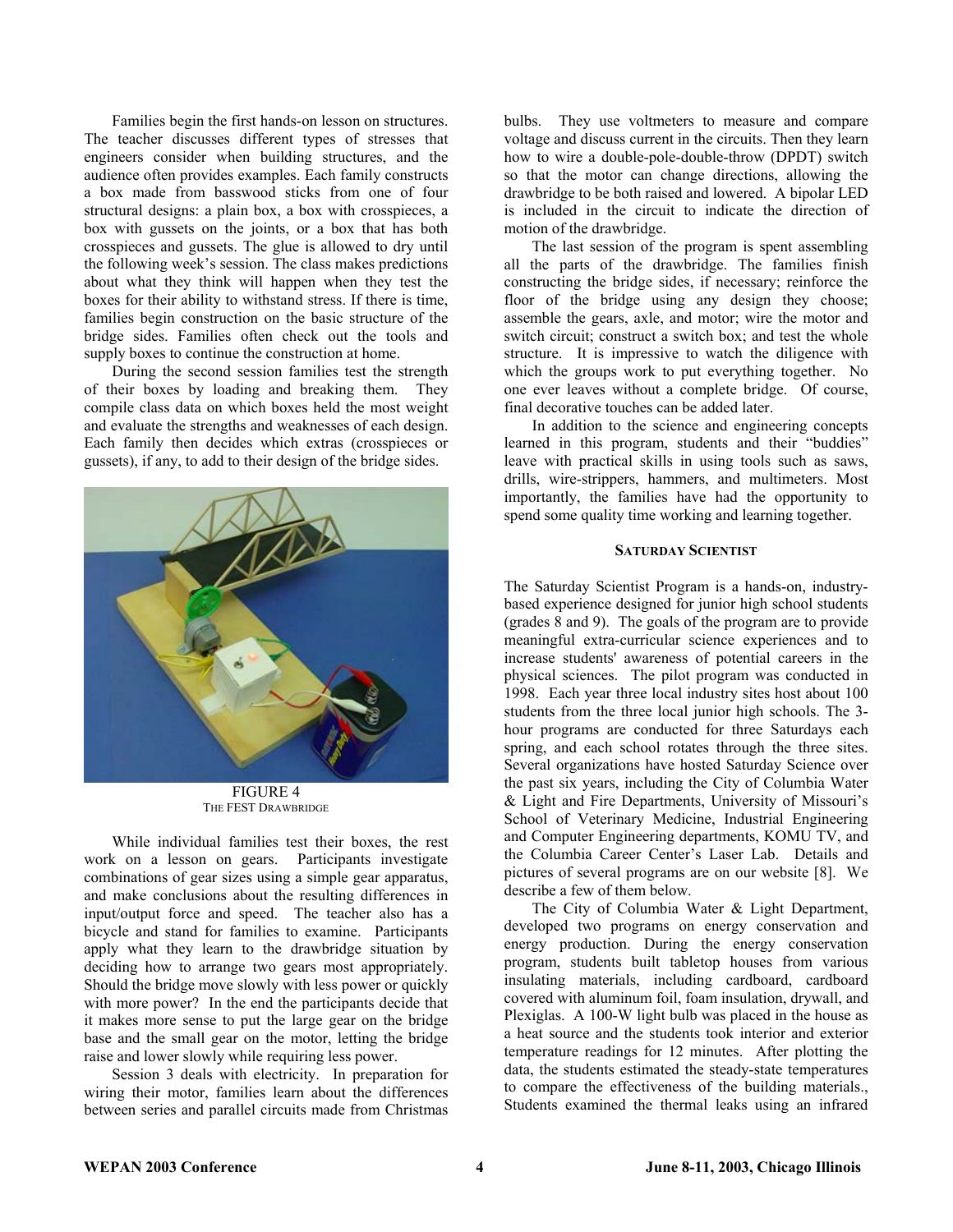camera. The most counter-intuitive infrared picture was to see visibly transparent Plexiglas opaque while cardboard was virtually transparent. Students then attempted to further insulate the houses by sealing leaks, applying window treatments and trying other creative ideas.

During the energy production and usage program, students measured the power usage of appliances in a tabletop house. By modifying LED-based lights with added resistors, the Water & Light engineers came up with an ingenious plan that used safe 12V supplies, yet appear to use energy comparable to air conditioners, stoves, and refrigerators. Students then used an energy bike to produce electricity and power the devices.

At the Career Center (Columbia Public Schools), students made holograms and worked with optical materials. The Career Center has a collaboration to train optical technicians for 3M, and has a state-of-the-art holography apparatus.

At the Robotics Lab, University of Missouri CSCE Department, students programmed two simple mobile robots that were designed and built from Legos [\[11\]](#page-6-7). "Freddy" is built with treads. "Willie" has two active wheels and one passive wheel. Both are controlled with two motors and a differential drive strategy, which is explained to students. Three bump switches are included as binary touch sensors – two in the front and one in the rear. The "brain" of each robot is a Tiny Tiger microcontroller programmed in BASIC. Low-level subroutines were written prior to the students' visit and provided a form of high-level interface. A handout provided exercises to familiarize the students with the robot functions, after which students were encouraged to write a program that used all of the sensors to escape from obstacles. A maze was provided that made the task interesting and required some strategizing.

# **EXPLORING PHYSICS – THE CD-ROM**

A dissemination product of our Exploring Physics program is a CD-ROM entitled Exploring Physics-Electricity and Magnetism [[10\]](#page-2-0). The CD is intended for teachers and students in grades 5-9, and for professional development. We are currently using the CD (with minor modifications) for a physics class for preservice elementary education majors.

Over 100 hands-on activities are organized in six modules, entitled Batteries, Bulbs and Switches (described previously in this paper), Understanding Batteries, Simple Circuits, Static Electricity, Resistors & Capacitors, and Magnets & Magnetism. Within each module the activities are sequenced to develop a few chosen concepts. The kinds of activities vary – there are hands-on activities, inquiry-based experimental design activities, challenges (problem-solving activities), projects that students can build, and student reading pages for important background information.

The activities are designed so that the same activities are used for professional development of teachers and for use with students in their classrooms. The additional depth required for teachers is built into the embedded links. While the original Exploring Physics program was targeted to grades 5-7, the CD was expanded for use in grades 5-9, with some segments useful for 3-4 and 10-12.

The CD was written not only as a compilation of hands-on activities, but also to serve as a reference. Teachers who took our summer institutes routinely asked for written materials that would provide the content background needed for the hands-on activities. The CD was therefore written with a vast repertoire of links that provide appropriate conceptual information, a rich collection of animations and figures, useful instructions on equipment, several quantitative activities, handy teacher hints, quick-check answers, and several activities usable for assessment.

Teachers who had previously taken the summer institutes and those who were running the Exploring Physics programs served as formative and summative reviewers as we wrote the CD. Following their input, we emphasized visuals over text, favored bulleted text over long passages, and kept linked background information relatively short (with a few notable exceptions).

#### **SUMMER TEACHER INSTITUTES**

Soon after we started the Exploring Physics program we realized that we needed to provide inservice professional development for teachers who would teach the programs. These inservice summer institutes, piloted in 1993, have evolved to be three weeks long. They run in a three-year cycle: Matter, Mechanics and Energy; Electricity and Magnetism; and Optics and Sound. Teachers learn using the same materials that we use in the Exploring Physics program, but with additional depth. The Electricity and Magnetism institute uses the CD-ROM described previously in this paper [\[10\]](#page-2-0).

The institutes are funded by state Eisenhower grants, now entitled Improving Teacher Quality, which provide tuition, room and board, and a kit of materials that is splitfunded by the grant and the teacher's school. As of this year the grant also provides a stipend. Many teachers use the materials in their classrooms, and several offer the extra-curricular program.

#### **EVALUATION DATA**

Much of the evaluation focused on testing the efficacy of our programs, and on attitude changes. All evaluation instruments are available on our website [[8\]](#page-2-1).

A confidence instrument was administered (pre-and post-) to female students taking Exploring Physics, and to comparison groups of female and male students who did not take the program. The females who took Exploring